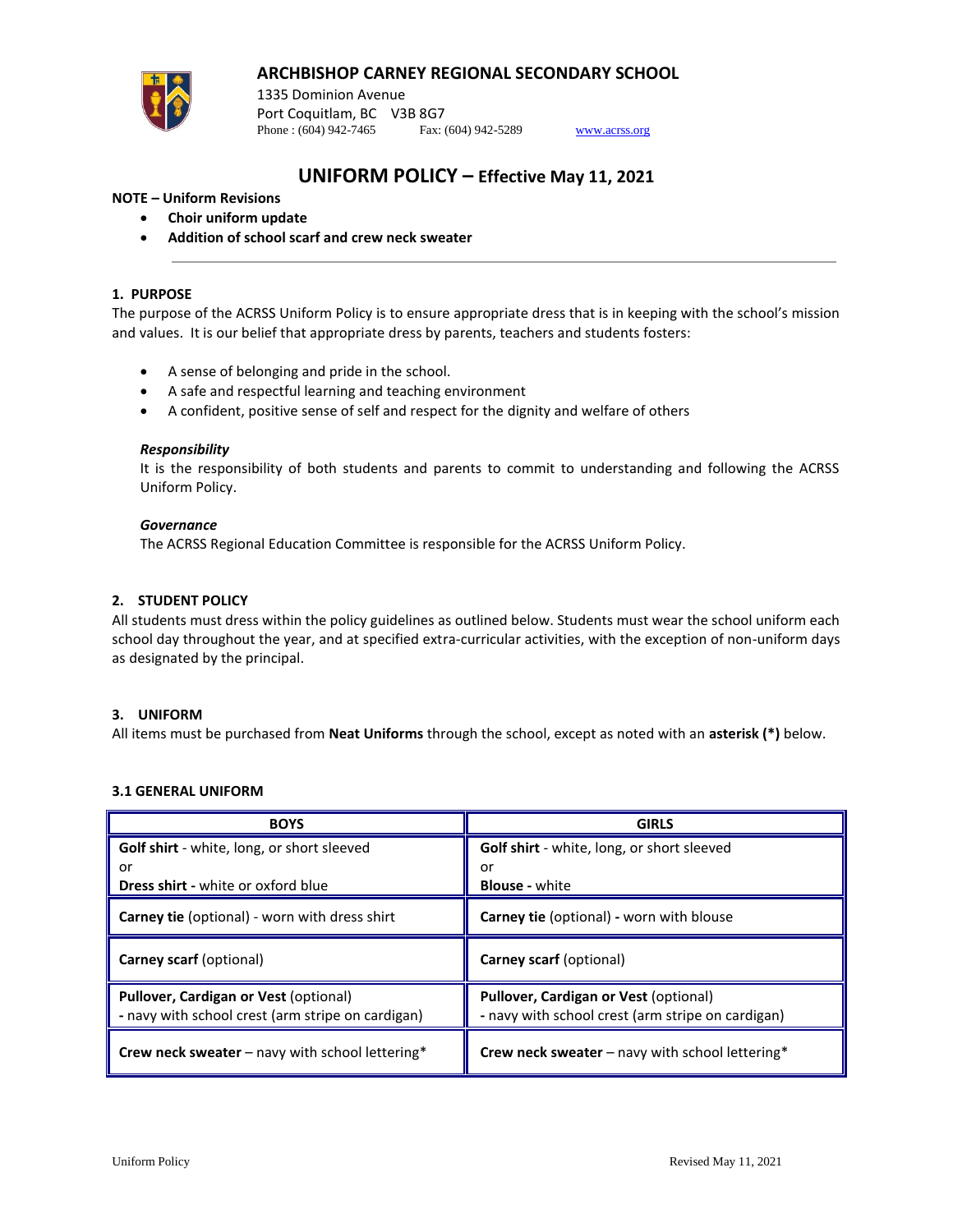| School pant - black<br>Belt* (optional) plain navy or black dress belt<br>School Shorts - navy (optional) | Kilt - worn with navy or black shorties with kilt pinned or<br>School pant - black<br>Belt* (optional) plain navy or black dress belt<br>School Shorts* - navy (optional) |
|-----------------------------------------------------------------------------------------------------------|---------------------------------------------------------------------------------------------------------------------------------------------------------------------------|
| Undershirt* (optional) - all white, plain, no logos or<br>writing.                                        | Undershirt / camisole*- all white, plain, no logos or<br>writing.                                                                                                         |
| Socks*- white, navy, or black                                                                             | Socks* - white, navy, or black<br>Tights or Nylons* - navy or black, non-patterned, footed                                                                                |
| Shoes*                                                                                                    | Shoes*                                                                                                                                                                    |
| Shoes must be all black in colour including rim of sole                                                   | Shoes must be all black in colour including rim of sole                                                                                                                   |
| with a closed heel and toe.                                                                               | with a closed heel and toe.                                                                                                                                               |
| Canvas shoes are not acceptable.                                                                          | Canvas shoes are not acceptable.                                                                                                                                          |
| Black dress or casual shoes are acceptable.                                                               | Black dress or casual shoes are acceptable.                                                                                                                               |
| P.E. Strip                                                                                                | P.E. Strip                                                                                                                                                                |
| Navy shorts                                                                                               | Navy shorts                                                                                                                                                               |
| Grey t-shirt or any shirt obtained as a member of a                                                       | Grey t-shirt or any shirt obtained as a member of a                                                                                                                       |
| Carney team or club*                                                                                      | Carney team or club*                                                                                                                                                      |
| Carney sweatpants and hoodies (optional).                                                                 | Carney sweatpants and hoodies(optional).                                                                                                                                  |
| White athletic socks*                                                                                     | White athletic socks*                                                                                                                                                     |
| Athletic shoes* with non-marking sole                                                                     | Athletic shoes* with non-marking sole                                                                                                                                     |
| - no board shoes or fashion runners.                                                                      | -no board shoes or fashion runners.                                                                                                                                       |
| Grade 12:                                                                                                 | Grade 12:                                                                                                                                                                 |
| Golf shirt - dark navy, long or short sleeved with Grad                                                   | Golf shirt - dark navy, long or short sleeved with Grad                                                                                                                   |
| year logo on sleeve                                                                                       | year logo on sleeve                                                                                                                                                       |
| Crew neck sweater - with Grad logo on sleeve*                                                             | Crew neck sweater - with Grad logo on sleeve*                                                                                                                             |

# **3.2 MUSIC DEPARTMENT PERFORMANCE UNIFORMS**

| <b>BOYS</b>                                      | <b>GIRLS</b>                                     |
|--------------------------------------------------|--------------------------------------------------|
| <b>Band Uniform</b>                              | <b>Band Uniform</b>                              |
| School pant - black                              | School pant - black                              |
| Dress shirt - white                              | Blouse - white                                   |
| Pullover - navy with crest                       | Pullover - navy with crest                       |
| Carney tie, or tie provided by Music department* | Carney tie, or tie provided by Music department* |
| Socks black*                                     | Socks black*                                     |
| Shoes Dress, all black, closed toes*             | Shoes Dress, all black, closed toes*             |
| <b>Concert Choir Uniform</b>                     | <b>Concert Choir Uniform</b>                     |
| School pant -black                               | School pant - black                              |
| Dress shirt - white                              | Blouse - white                                   |
| Carney tie, or tie provided by Music department* | Carney tie, or tie provided by Music department* |
| Socks black*                                     | Socks black*                                     |
| Dress Shoes, all black, closed toes*             | Dress Shoes, all black, closed toes*             |
| <b>Liturgy Choir</b>                             | <b>Liturgy Choir</b>                             |
| School pant - black                              | School pant - black                              |
| Dress shirt - white                              | Blouse - white                                   |
| Pullover - navy with crest                       | Pullover - navy with crest                       |
| Carney tie, or tie provided by Music department* | Carney tie, or tie provided by Music department* |
| Socks black*                                     | Socks black*                                     |
| Dress Shoes, all black, closed toes*             | Dress Shoes, all black, closed toes*             |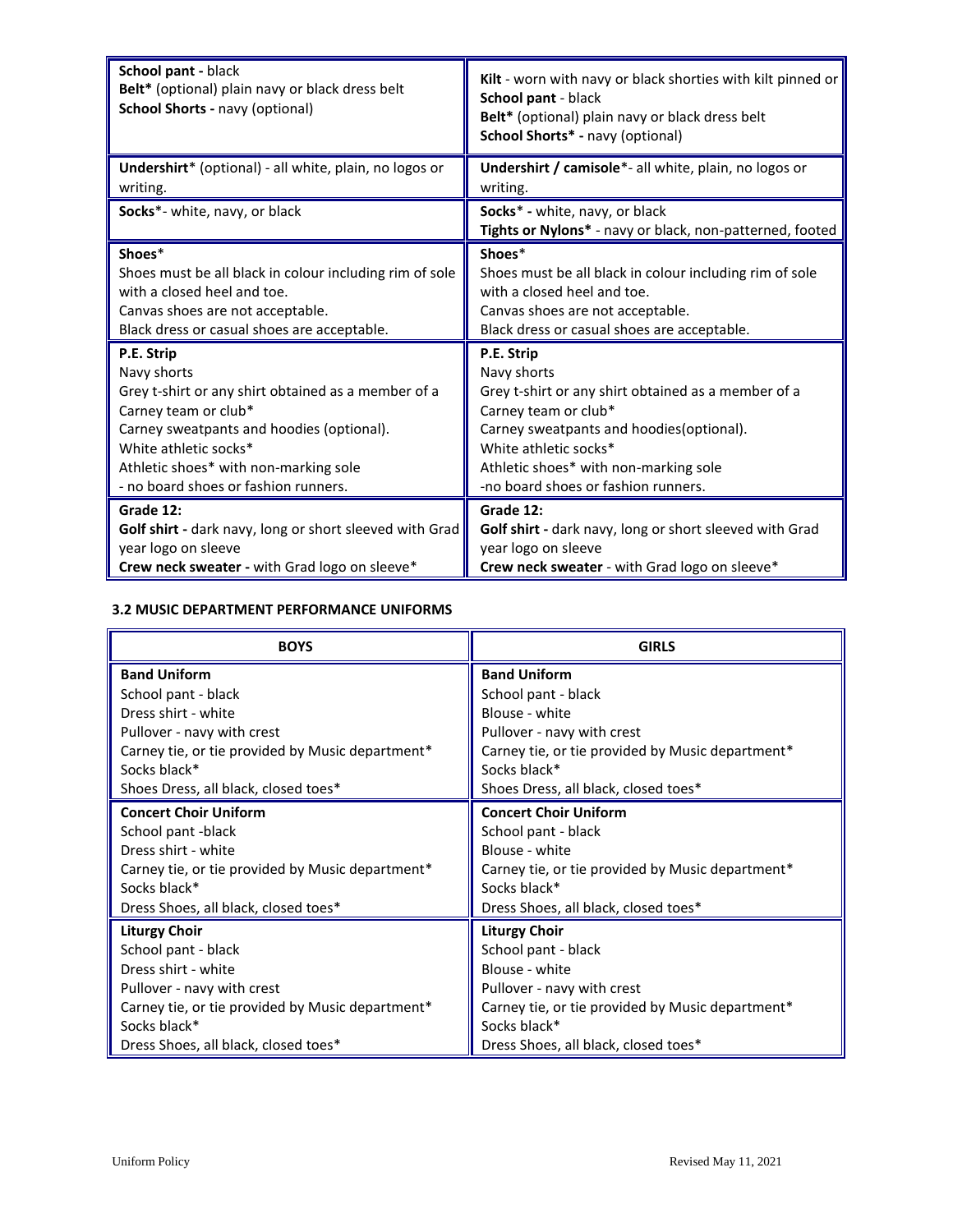| <b>Jazz Choir</b>                                                                                                                                                                   | <b>Jazz Choir</b>                                                                                                                            |
|-------------------------------------------------------------------------------------------------------------------------------------------------------------------------------------|----------------------------------------------------------------------------------------------------------------------------------------------|
| School pant - black                                                                                                                                                                 | School pant - black                                                                                                                          |
| Dress shirt - black*                                                                                                                                                                | Dress shirt - black*                                                                                                                         |
| Tie provided by Music department*                                                                                                                                                   | Tie provided by Music department*                                                                                                            |
| Socks black*                                                                                                                                                                        | Socks black *                                                                                                                                |
| Dress Shoes, all black, closed toes*                                                                                                                                                | Dress Shoes, all black, closed toes*                                                                                                         |
| <b>Chamber Choir</b><br>School pant - black<br>Dress shirt - black, long sleeve*<br>Royal blue tie (provided by the school)<br>Socks black*<br>Dress shoes, all black, closed toes* | <b>Chamber Choir</b><br>Black dress - knee length with rounded neckline*<br>Natural coloured nylons*<br>Dress shoes, all black, closed toes* |
| <b>Spring Uniform</b>                                                                                                                                                               | <b>Spring Uniform</b>                                                                                                                        |
| School pant - black                                                                                                                                                                 | School pant - black                                                                                                                          |
| Royal blue golf shirt with crest                                                                                                                                                    | Royal blue golf shirt with crest                                                                                                             |
| Socks black*                                                                                                                                                                        | Socks black*                                                                                                                                 |
| Dress shoes, all black, closed toes*                                                                                                                                                | Dress shoes, all black, closed toes*                                                                                                         |

## **3.3 WEARING OF UNIFORM**

| Dress Shirts:          | Must be tucked in and only the top 2 buttons may be left undone.                                                                                                                                                                                                 |
|------------------------|------------------------------------------------------------------------------------------------------------------------------------------------------------------------------------------------------------------------------------------------------------------|
| Kilts:                 | Students may wear kilt fitting not more than 8 cm above mid-knee.<br>Kilt may not be rolled up.                                                                                                                                                                  |
| Pants:                 | Must be worn appropriately at the waist.                                                                                                                                                                                                                         |
| Shorts:                | Only the school shorts can be worn. To be worn from September through to<br>Thanksgiving and to resume again after Spring Break.                                                                                                                                 |
| Undershirts/Camisoles: | The sleeve of the undershirt cannot be longer than the sleeve of the uniform shirt or<br>blouse, and the undershirt/camisole must be tucked in at all times.                                                                                                     |
| Ties:                  | Only the school tie may be worn with the uniform, with the exception of special Music<br>department ties.                                                                                                                                                        |
| Extra Clothing:        | The school pullover, cardigan, crew neck, vest, or scarf may be worn. Other jackets,<br>scarves, hats, and accessories are not permitted in class. Exceptions may be made, at<br>the discretion of the principal, if cold weather affects classroom temperature. |
| Miscellaneous:         | Accessories, make-up, jewellery, and hair: only modest styles are allowed, reflecting<br>the values of Archbishop Carney School at all times.<br>Hair: Only human hair colours are allowed.                                                                      |

### **3.4 PURCHASING OF UNIFORMS**

Uniform items as supplied by Neat Uniforms will be available from the School Uniform Shop at regularly scheduled hours throughout the year, online at **neatuniforms.ca** and at special uniform purchasing events. Neat Uniforms maintains a year-round inventory of stock items and orders custom or made-to-measure items for the hard to fit or special needs students.

## **3.5 UNIFORM EXCEPTIONS**

The Principal and Education Committee may approve the conditional and short-term use of special optional uniform items by identified school groups such as Grads, REACH, Link Crew, and Athletic Teams.